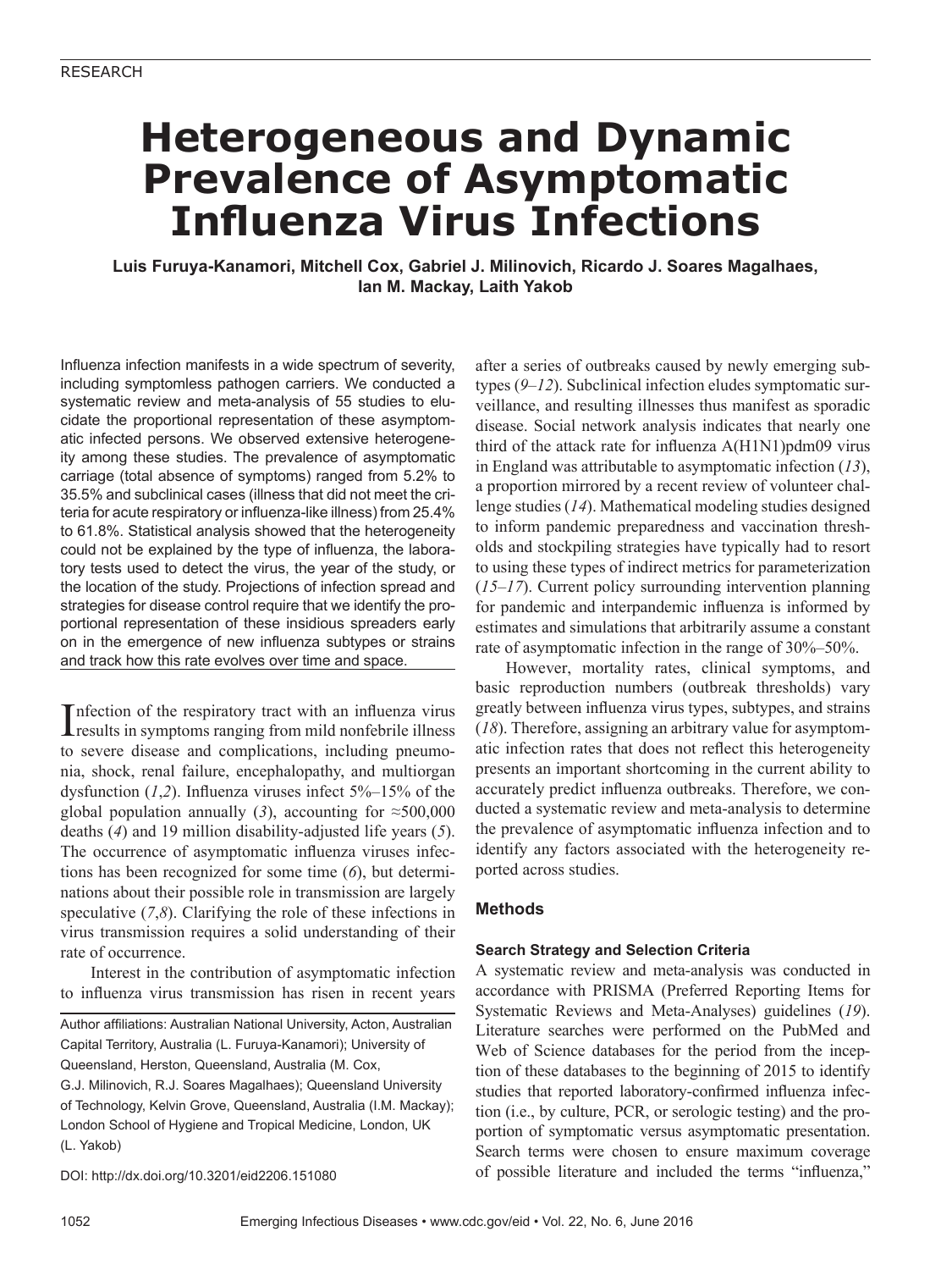"carrier," "carriage," "shedding," "asymptomatic," "influenza AND prophylaxis NOT vaccine" (filtered for randomized control trials), "influenza AND (travel OR migration OR immigra\*) AND (screening OR test OR testing OR detection)," "subclinical," "serosurvey OR seroprevalence OR seroepidemiology." Other keywords and connectors were also used (online Technical Appendix 1, http://wwwnc.cdc.gov/EID/ article/22/6/15-1080-Techapp1.pdf).

To be eligible for inclusion, studies needed to 1) be peer-reviewed and 2) report the prevalence of asymptomatic influenza virus infections in humans or present the appropriate data from which that prevalence could be calculated. Laboratory confirmation of influenza was a requirement, and it had to be possible to correlate these data to the number of symptomatic patients. We did not impose limitations in terms of study design, influenza virus type, or exposure type (community or experimental inoculation). According to current World Health Organization guidelines, laboratory confirmation consisted of 1) conventional PCR (referred to here as PCR) or real-time reverse transcription PCR (rRT-PCR); 2) virus antigen detection by immunofluorescence or enzyme immunoassay methods; 3) serologic detection of antibodies (hemagglutination inhibition); or 4) virus culture (*20*). Studies were excluded when the use of antiviral agents without a placebo group was reported. In cases in which a placebo group was used and an asymptomatic proportion could be determined, only this subset was used; otherwise, the study was excluded. Results were restricted to studies published in English; however, no restriction was placed on the publication date of studies that fit these criteria.

#### **Study Selection and Data Extraction**

Two authors (L.F-K. and M.C.) independently screened the publications for eligibility in a stepwise fashion. Search results were initially screened based on article titles and abstracts. Then, full-text analysis was performed to identify all studies which either reported asymptomatic prevalence or from which asymptomatic prevalence could be calculated. Any discrepancies that might have affected inclusion or exclusion of a study were resolved through discussion and consensus after independent evaluation by another author (L.Y.). The same 2 authors (L.F-K. and M.C.) assessed the risk for bias of the studies included by using a modified version of the tool developed by Hoy et al. (*21*) for prevalence studies (online Technical Appendix 2, http://wwwnc. cdc.gov/EID/article/22/6/15-1080-Techapp2.pdf).

The definitions of asymptomatic influenza infection varied considerably between studies. Definitions ranged from a total absence of symptoms to a lack of influenzalike illness (ILI) or acute respiratory illness (ARI). For the sake of clarity, we used the term "asymptomatic" when there was a total absence of symptoms and "subclinical" when the patient did not meet the authors' criteria for ILI

or ARI. Asymptomatic influenza prevalence was considered to be the proportion of all persons with laboratoryconfirmed influenza who had no symptoms, whereas subclinical influenza prevalence was the proportion of persons with laboratory-confirmed influenza who failed to meet the study's definition of symptomatic infection. In addition to collecting data on asymptomatic and subclinical infection prevalence, we collected data on influenza virus type/subtype and study characteristics (e.g., study design, sample size, diagnostic test used to detect influenza virus infection, and the working definition of "symptomatic").

# **Statistical Analysis**

We used prevalence of asymptomatic versus subclinical carriers among persons with laboratory-confirmed influenza as primary endpoints of interest. We pooled the prevalence estimates of asymptomatic and subclinical influenza across studies by using 2 meta-analytical models, the inverse variance heterogeneity model (*22*) and the random effects model.

We observed considerable heterogeneity across studies. This heterogeneity was unlikely to be attributable only to random or systematic errors, and actual clinical heterogeneity was deemed to exist. Therefore, we created subgroups by influenza virus type/subtype with the aim of generating more homogeneous groups within which we could anticipate that the differences indeed reflected variability caused by random or systematic error rather than actual clinical heterogeneity. In addition, we built a linear model to examine the variance explained by the influenza virus type/subtype, laboratory test used to detect the virus, year of the study, and geographic location of the study to gain insight into the considerable heterogeneity observed in the prevalence of asymptomatic and subclinical infections. We conducted the meta-analyses by using MetaXL version 2.0 (EpiGear Int Pty Ltd, Brisbane, QLD, Australia), which also included the inverse variance heterogeneity method, and the generalized linear model by using Stata version 12 (StataCorp LP, College Station, TX, USA). All tests were 2-tailed, and a p value <0.05 was deemed statistically significant.

# **Results**

# **Yield of Search Strategy**

A total of 13,219 records were identified from literature searches of the 2 databases. This number was reduced to 9,900 after removal of publications that were either duplicates or not original research papers (e.g., review papers). An additional 3,663 papers were removed based on the title and 5,652 papers more based on the abstract. The full texts of the remaining 585 studies were examined, and 55 articles met the inclusion criteria and were included in the final analysis (Figure; online Technical Appendix 1).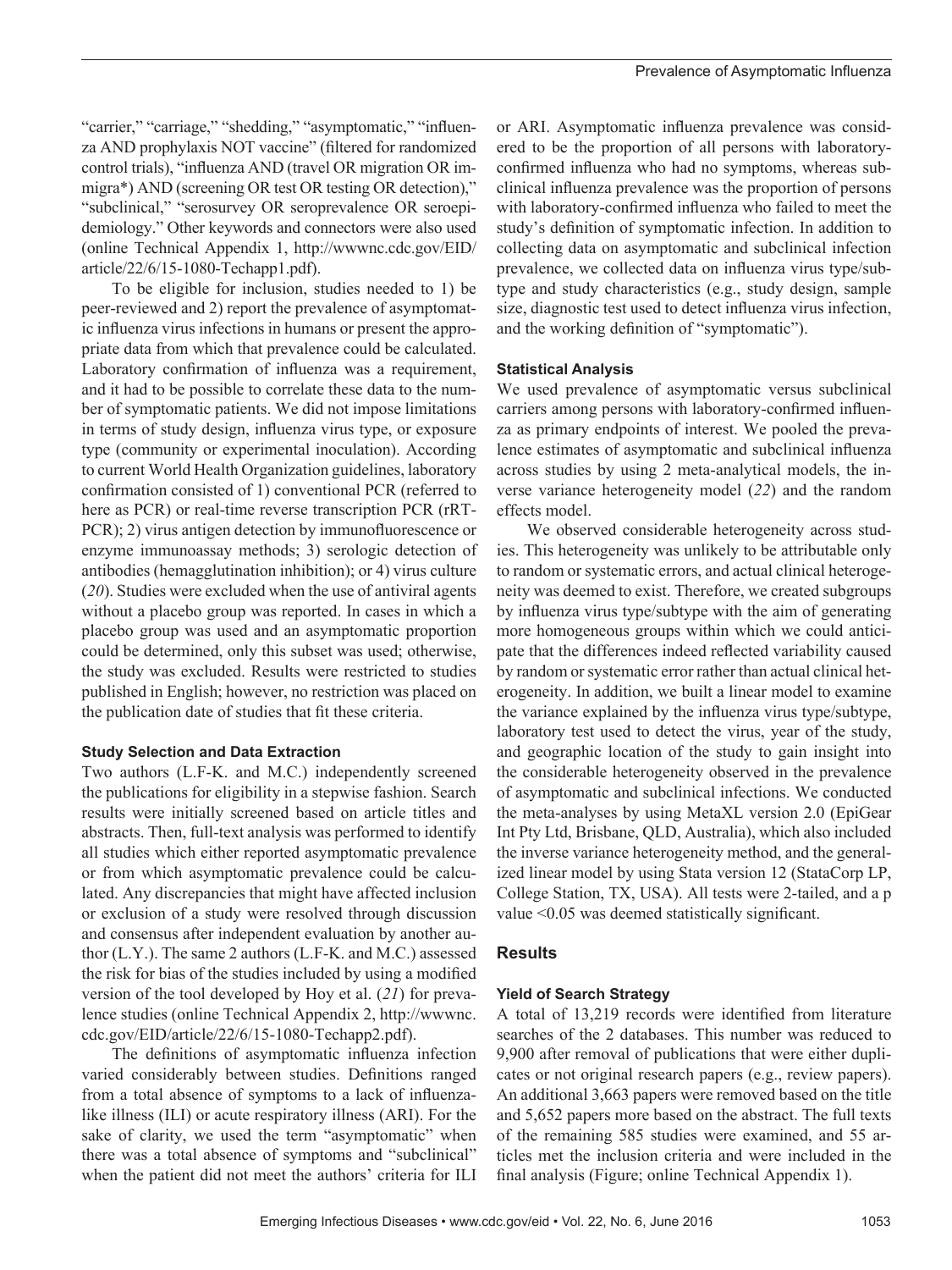#### RESEARCH



**Figure.** PRISMA (Preferred Reporting Items for Systematic Reviews and Meta-Analysis) flowchart of literature search for systematic review and meta-analysis of asymptomatic and subclinical influenza infection prevalence.

## **Characteristics of the Studies Included**

The 55 articles provided 59 data points because 4 papers reported the prevalence of asymptomatic and subclinical carriers for influenza A and B viruses separately. Overall, 19 studies (22 data points) defined asymptomatic infection as cases in persons lacking symptoms, and 44 studies (46 data points) reported subclinical influenza virus infections.

Infection was confirmed by serologic testing, rRT-PCR, or viral culture; 28 studies reported use of serologic testing alone to confirm infection, 18 used rRT-PCR alone, and the remaining 9 used a combination of methods (5 serologic testing and rRT-PCR, 3 serologic testing and culture, and 1 rRT-PCR and culture). Among the 55 studies, influenza A virus (predominantly H1N1) was the most common type of infection; 5 studies reported influenza B virus infections, and 1 study reported influenza C infections (online Technical Appendix 1 Table 2). Most studies reported on pandemic influenza virus types; 32 of these studies related to the 2009 pandemic influenza A/Mexico/4108/2009 strain. The risk for bias was moderate in 32% of the studies and low in the remaining 68%; no study was found to have a high risk for bias.

# **Quantitative Synthesis**

The overall pooled prevalence for asymptomatic carriers was 19.1% (95% CI 5.2%–35.5%) for any type of influenza,

21.0% (95% CI 4.2%–41.0%) for influenza A, and 22.7% (95% CI 7.7%–39.8%) for influenza A(H1N1) (Table 1; online Technical Appendix 2 Figure 1). For subclinical carriers, the overall pooled prevalence was 43.4% (95% CI 25.4%–61.8%) for any type of influenza, 42.8% (95% CI 22.3%–63.9%) for influenza A, and 39.8% (95% CI 16.4%–64.5%) for influenza A(H1N1) (Table 1; online Technical Appendix 2 Figure 2). However, extensive heterogeneity was immediately evident for reported asymptomatic prevalence ( $\tau^2$  = 0.31) and subclinical prevalence  $(\tau^2 = 0.45)$  that could not be explained by the influenza type/subtype alone. Similar results were obtained with the random effects model (online Technical Appendix 2 Figures 3, 4).

#### **Investigation of Heterogeneity**

The considerable heterogeneity observed within asymptomatic and subclinical influenza prevalence could not be explained by the type/subtype of influenza, the laboratory tests used to detect the virus, the location where the study was conducted, or the year of the study. The multivariate regression models could only explain 16.8% and 14.8% of the observed variance for the asymptomatic and subclinical prevalence, respectively. Influenza type/subtype as an independent predictor was found to account for almost the entire variance (16%) found for the prevalence of asymptomatic carriers (Table 2).

| Table 1. Heterogeneity within asymptomatic and subclinical influenza infection cases, by virus type/subtype, as determined through a |                     |                     |                       |            |  |  |  |  |
|--------------------------------------------------------------------------------------------------------------------------------------|---------------------|---------------------|-----------------------|------------|--|--|--|--|
| systematic review and meta-analysis of 55 studies                                                                                    |                     |                     |                       |            |  |  |  |  |
| Tynolouhtyno                                                                                                                         | Dravalonca (05% CI) | $C$ ochron's $\cap$ | n value (Coehran's O) | $12 * 0/2$ |  |  |  |  |

| Type/subtype           | Prevalence (95% CI) | Cochran's Q | p value (Cochran's Q) | $1^2$ * % |
|------------------------|---------------------|-------------|-----------------------|-----------|
| Asymptomatic           |                     |             |                       |           |
| All types of influenza | $19.1(5.2 - 35.5)$  | 752.40      | < 0.001               | 97        |
| Influenza A            | $21.0(4.2 - 41.0)$  | 692.94      | < 0.001               | 98        |
| Influenza A(H1N1)      | $22.7(7.7-39.8)$    | 561.14      | < 0.001               | 97        |
| Subclinical            |                     |             |                       |           |
| All types of influenza | 43.4 (25.4–61.8)    | 1768 24     | < 0.001               | 97        |
| Influenza A            | 42.8 (22.3–63.9)    | 1689.78     | < 0.001               | 98        |
| Influenza A(H1N1)      | $39.8(16.4 - 64.5)$ | 1388.54     | < 0.001               | 98        |

\*The I<sup>2</sup> statistic describes the percentage of variation across studies that is attributable to heterogeneity rather than chance.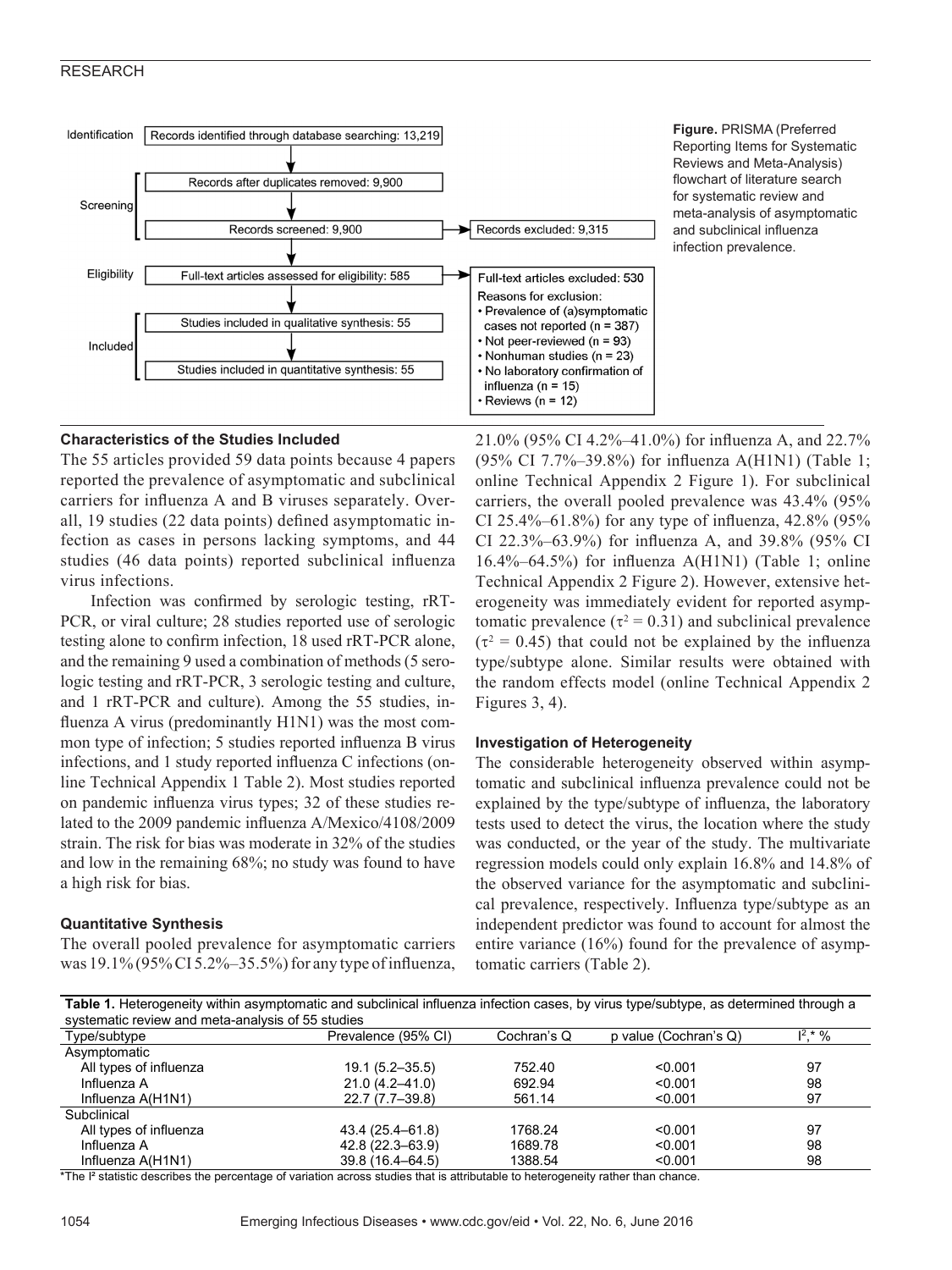|  |  |  |  | Table 2. Variance attributable to predictors in univariate and multivariate regression models for asymptomatic and subclinical influenza |  |
|--|--|--|--|------------------------------------------------------------------------------------------------------------------------------------------|--|
|  |  |  |  | infection prevalence, by study characteristics, as determined through a systematic review and meta-analysis of 55 studies                |  |

| Model/characteristic                     | Asymptomatic | Subclinical           |
|------------------------------------------|--------------|-----------------------|
| Univariate model                         |              |                       |
| Influenza type/subtype                   | 0.1599       | 0.0345                |
| Laboratory test used to detect influenza | 0.0043       | 0.0546                |
| Hemisphere where study was conducted     | 0.0001       | 0.0159                |
| Continent where study was conducted      | 0.0045       | 0.0213                |
| Decade when study was conducted          |              | 0.0064                |
| Multivariate model                       | $0.1676 +$   | $0.1478$ <sup>±</sup> |

\*Variance not reported because all the studies were from the same decade.

†Model adjusted for influenza type/subtype, laboratory test, and location (continent) of the study.

‡Model adjusted for influenza type/subtype, laboratory test, location (continent) of the study, and decade when the study was conducted.

#### **Publication Bias**

For both asymptomatic and subclinical carrier prevalence, the funnel plots showed no indication of publication bias. This result was confirmed by Doi plots (data not shown).

#### **Discussion**

Studies of laboratory-confirmed influenza typically do not include details of the symptomatic versus asymptomatic rate of infection. Of the few that do include this information, ambiguity exists between definitions of asymptomatic versus subclinical infections. This has perpetuated the ubiquitous issue of absent denominators in documented influenza rates and has caused substantial aberrations in initial reports of newly emerging subtypes and strains (*23*). We propose that the term "asymptomatic" be used exclusively to describe the complete absence of symptoms associated with influenza virus infection in patients with laboratory-confirmed cases. Given that reporting of this rate in the clinical literature would require little to no additional effort for most study designs, we also propose that the asymptomatic rate of laboratory test–positive persons be declared explicitly by public health bodies and researchers.

We found no evidence to support a fixed asymptomatic rate (or even an informative range) between or even within influenza virus subtypes. For example, the prevalence of asymptomatic influenza A(H1N1) virus ranged from 0% to 65%, resulting in an overall failure to explain the extreme heterogeneity in this reported rate. Some alternative explanations for the extreme heterogeneity are plausible, one being that generally applicable biologic mechanisms underlie the asymptomatic rates of influenza virus infection and these have been missed (e.g., details of patient vaccination or infection history were not routinely described in the clinical studies and data on sex and age of patients were excluded). Alternatively, influenza viruses conferring asymptomatic infection mutate so rapidly that a meaningful single per–influenza type rate simply does not exist. Employing sensitive diagnostic testing and standardized reporting of the asymptomatic rate of influenza virus infection would elucidate any underlying mechanisms or demonstrate any temporal changes in this rate.

This lack of a convenient asymptomatic rate poses a considerable obstacle to public health planning. Disease surveillance and control strategy is contingent on reliable estimates for the asymptomatic rate and the contribution that asymptomatic persons have on transmissibility. For example, a low asymptomatic rate improves the utility of passive (i.e., symptom-based) surveillance, whereas a higher asymptomatic rate might prompt presumptive travel restrictions to curb the spread of newly emerging subtypes and strains, especially if a high mortality rate is evident early in the outbreak. Future analyses correlating asymptomatic rates with mortality rates are also required; although one could easily speculate that influenza subtypes and strains eliciting high asymptomatic rates probably incur correspondingly low mortality rates, no evidence supporting this assumption currently exists.

Our study clearly demonstrates the inappropriateness of a one-size-fits-all approach to mitigating the spread of human influenza viruses. As new subtypes and strains emerge, actively surveying infection status of local populations and tracking any changes in asymptomatic rates of infection should increasingly become a global health priority, possibly necessitating the provision of international resources and the deployment of dedicated rapid-response teams who are guided by standardized protocols.

This work was supported by an Endeavour Postgraduate Scholarship (no. 3781\_2014), an Australia National University Higher Degree Scholarship, and a Fondo para la Innovación, Ciencia, y Tecnología Scholarship (no. 095-FINCyT-BDE-2014) to L.F.K. The salary for G.J.M. was provided through the National Health and Medical Research Council, Australia (grant no. 1002608). The funders had no role in the conduct of the research.

Mr. Furuya-Kanamori is an infectious disease epidemiologist. He is enrolled in a PhD program at the Australian National University where he uses modern quantitative methods to better understand risk factors associated with different infectious diseases.

#### **References**

 1. Taubenberger JK, Morens DM. The pathology of influenza virus infections. Annu Rev Pathol. 2008;3:499–522. http://dx.doi.org/ 10.1146/annurev.pathmechdis.3.121806.154316